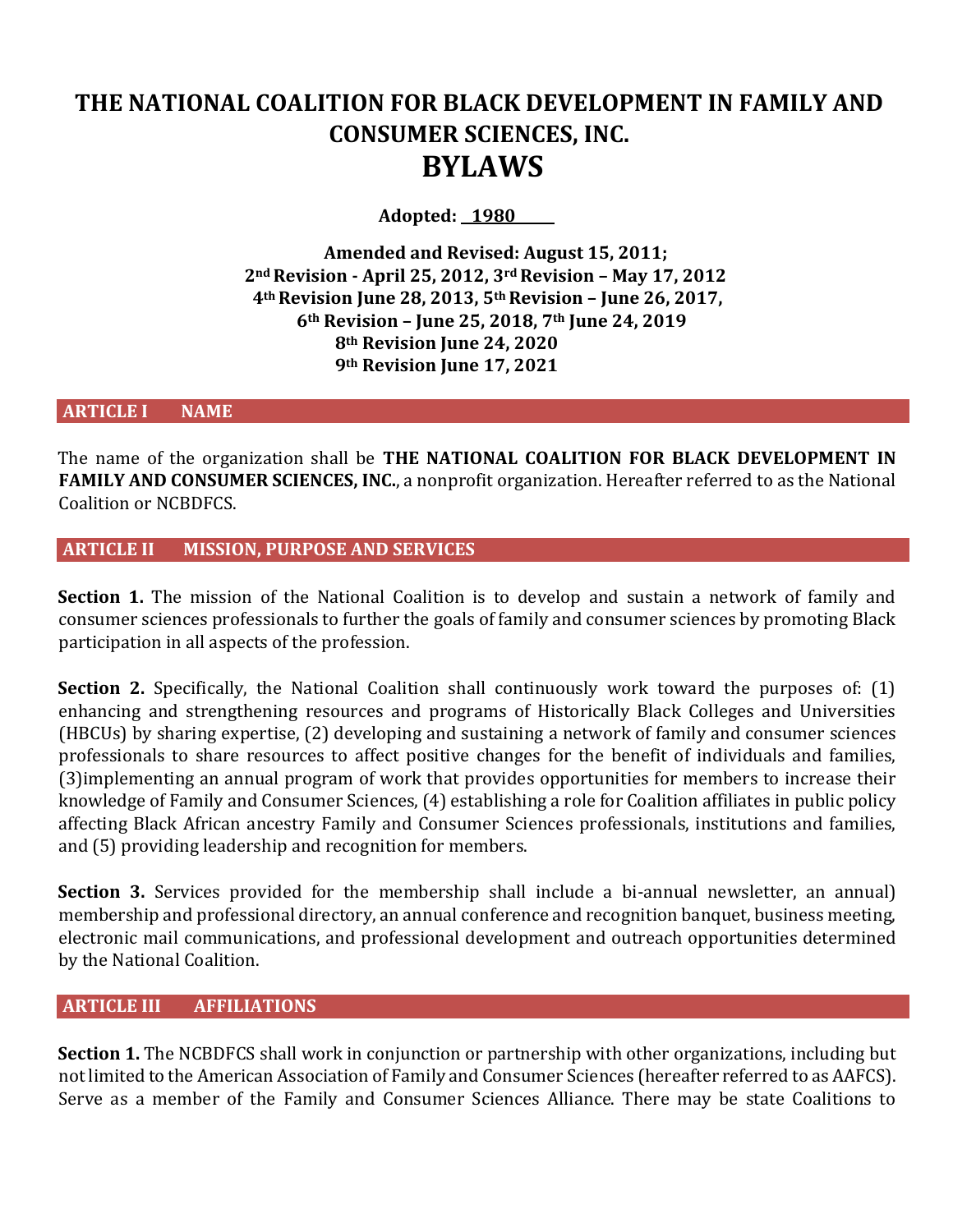coordinate, strengthen, and promote the National Coalition's purpose and program of work. Such state Coalitions shall be approved by the Executive Board of the NCBDFCS.

a. A state Coalition can from and become affiliated with the National Coalition by including in its bylaws the mission, purpose and services of the National Coalition. Members of the state Coalitions should be members of the National Coalition and meet the same requirements for membership.

b. The affiliated state Coalition shall be composed of individual members who are interested in furthering the mission, purpose and services of the NCBDFCS.

c. The dues structure for state Coalitions will be determined collaboratively between both National and State Coalitions. Each member shall pay state and national dues simultaneously.

d. The resources of the state Coalition shall be under the care, custody, and control of the National Coalition. However, the National Coalition may delegate authority for management of the resources to the officials or membership of a state affiliate Coalition.

# **ARTICLE IV MEMBERSHIP AND DUES**

**Section 1.** Membership in the National Coalition shall be based on the anniversary membership month, and shall consist of five categories:

a. **Active members**: individuals with an earned degree from an accredited college or university, with a major in family and consumer sciences or related specialty area.

b. **Associate Members:** individuals with an earned degree from an accredited college or university but who are not eligible as defined in Section 1. a., and who are interested in furthering the mission, purpose and services of the National Coalition as stated in ARTICLE II.

c. **Supporting members:** individuals, institutions or corporations interested in furthering the (mission, purpose, and services) of the National Coalition as stated in ARTICLE II.

d. **Student Members:** individuals enrolled in an accredited college or university with a major in family and consumer sciences or related specialty area*.* 

e. **Honorary Members:** individuals who are not members of the National Coalition but whom the National Coalition desires to honor for exceptional service in the interest of the National Coalition. Honorary membership may be granted only by the Executive Board.

Membership privileges for individual members shall include:

*a.* Full voting privileges for active, associate, supporting, and student members.

*b.* The opportunity to serve as an elected officer of the National

Coalition, and as a member of the nominating committee, if an active, associate, supporting, and student member.

*c.* The opportunity to be appointed to other Coalition committees, if an active, associate, supporting, and student member.

**Section 2.** Annual Dues are required for membership in the National Coalition. The amount for dues will be determined by the membership at the Annual Business Meeting.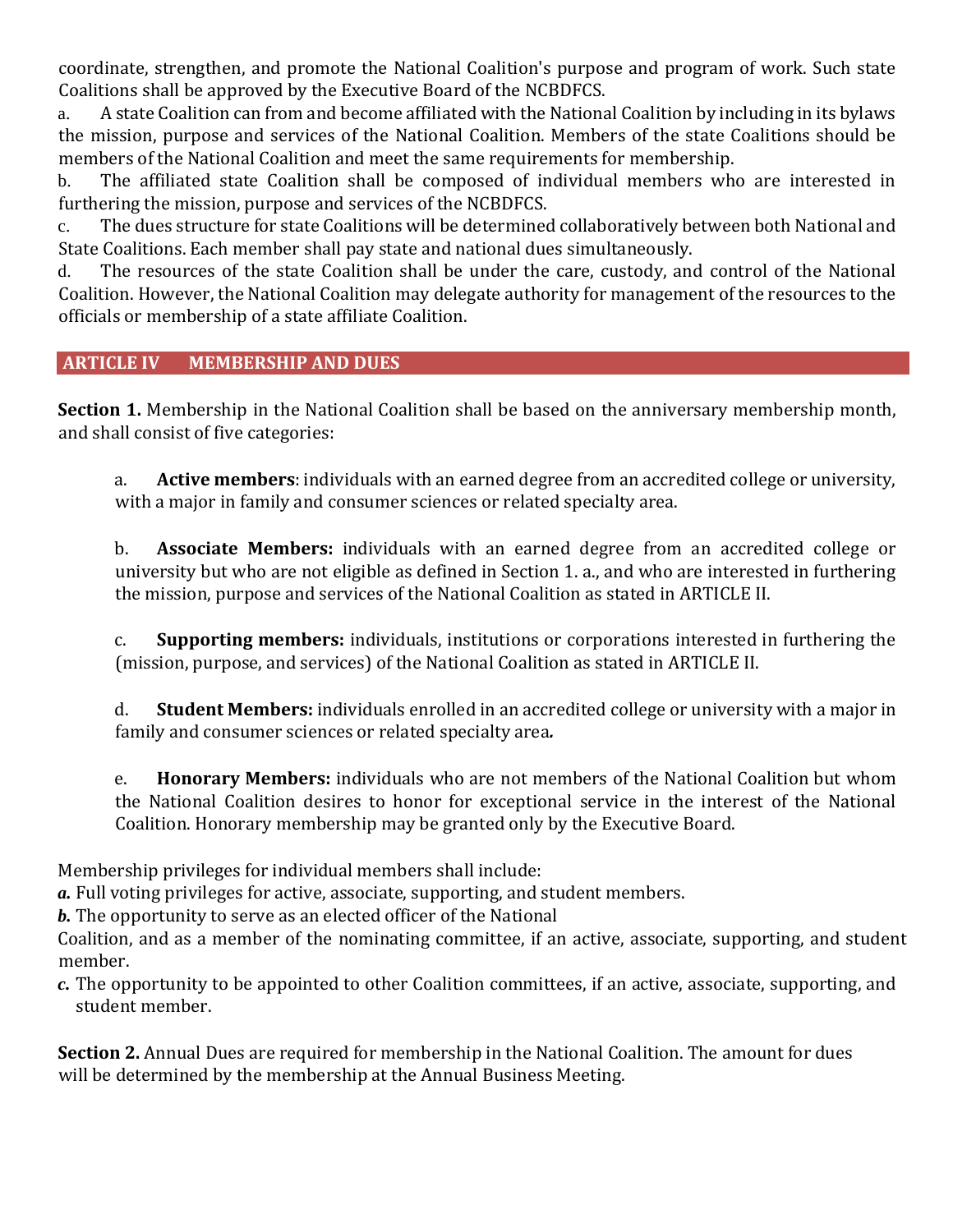**Section 3.** Dues for all membership categories shall be payable to the National Coalition for Black Development of Family and Consumer Sciences (NCBDFCS).

**Section** 4. All persons except honorary members are required to pay dues.

**Section 5.** The state Coalition shall receive a percentage of the individual member dues as formally determined by the national and state organizations.

## **ARTICLE V OFFICERS AND ELECTIONS**

**Section 1**. The officers of the National Coalition shall consist of the president, president-elect, vice president/membership chair, secretary/newsletter editor, treasurer, parliamentarian, and advisor, standing committee chairpersons, representatives of the FCS Alliance, and the President's appointees' historian and webmaster.

**Section 2.** The president-elect and secretary/newsletter editor shall be elected in odd-numbered years. The vice-president/membership chair, treasurer, parliamentarian shall be elected in even-numbered years.

**Section 3.** All officers and standing committee chairs, FCS Alliance, representatives, and coalition webmaster shall serve a two-year term. The term of office shall begin at the Annual Business Meeting immediately following the election or appointment.

**Section 4**. Only active members are eligible for election to office or in appointed board positions.

**Section 5.** Elections shall be held each year 45 days prior to the Annual Business meeting via email, electronic voting, or other means deemed necessary, and present the officers to the membership at the Annual Business Meeting.

**Section 6.** The election shall be by mail or electronic ballot. The Nominations Committee shall prepare the ballot. The ballot shall be returned in a sealed envelope marked "BALLOT." The closing date for the receipt of ballots shall be 30 days from the date of the mailing ballots.

# **ARTICLE VI DUTIES OF OFFICERS**

# **The Duties of Officers are to be followed as outlined in the section of the handbook entitled "A Guide for Officers and Committee Chairs".**

## **Section 1. President**

The President shall be chief executive officer of the National Coalition, subject to the provisions of the Bylaws and to the direction and dictates of the body. The President shall (1) oversee the general management of the National Coalition, (2) ensure that all rules and regulations are followed, (3) be a signatory for financial and legal documents, (4) serve as Advisor to the National Coalition following completion of the term, (5) chair the long range planning committee, and (6) serve on the Alliance for FCS.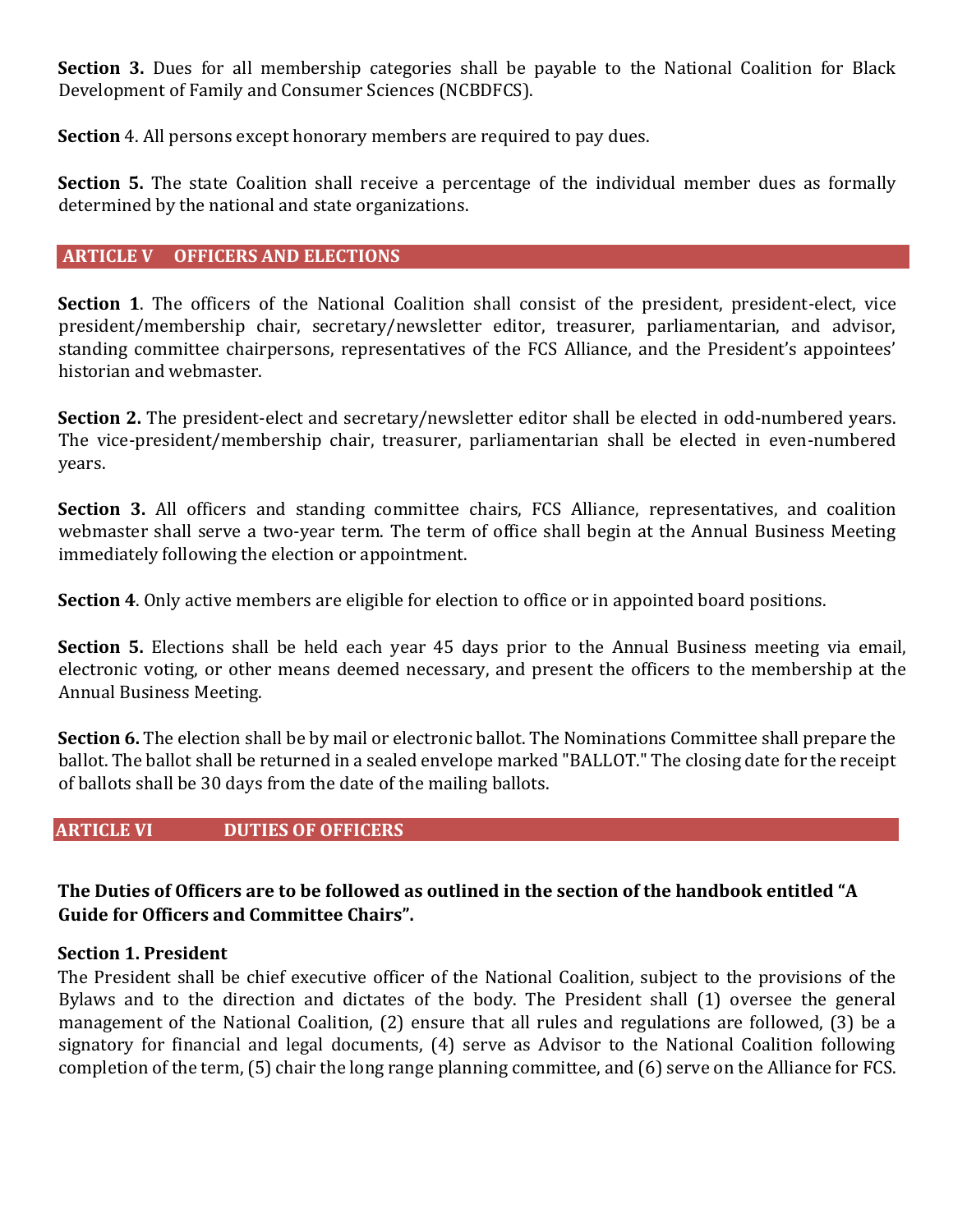## **Section 2. President-Elect**

The President- Elect works closely with the President and automatically ascends to the Presidency at the expiration of the term. The President-Elect shall (1) develop the Program of Work, (2) preside over meetings in the absence of the President, and (3) chair the Annual Meeting Committee, 4) submit Coalition proposals for participation in AAFCS (Board and membership meetings and banquet), and serve as an Ex-Officio member of the Awards and Scholarship Committee.

# **Section 3. Vice President/Membership Chair**

The Vice President shall (1) respond to inquiries, (2) chair the Membership Committee, including developing and implementing strategies to market the National Coalition, developing and updating the directory, handbook, brochures, assisting with member recruitment and retention, 3) serve in the absence of the President-Elect.

# **Section 4. Secretary/Newsletter Editor**

The Secretary shall (1) respond to inquiries, (2) publish a newsletter at least twice a year (3) certify the counting of the ballots, (4) announce the election results, and (5) serve as a member of the Archives Committee.

# **Section 5. Treasurer**

The treasurer shall (1) keep all financial records and transactions, (2) receive and disperse funds, (3) prepare a tentative budget for approval by the Executive Board, (4) be signatory on financial documents, and (5) chair the Finance Committee.

# **Section 6. Parliamentarian**

The Parliamentarian shall (1) ensure that meetings are conducted according to Robert's Rules of Order, Revised Edition, (2) chair the Bylaws Committee, (3) present any desired changes to the Bylaws to the Executive Board, (4) ensure the smooth flow of business at all meetings, and (5) submit a written annual report of activities, sending copies to the President, Secretary/Newsletter Editor and retain a copy for the files.

# **Section 7. Webmaster**

The Webmaster shall (1) Manage the website and perform continual maintenance; this includes links, database and other functions; maintain optimal site performance for the maximum number of users, test content to ensure clear display and fast page loading times using different browsers on desktop computers and the growing ranges of mobile devises; and ensure that content meets accessibility requirements, (2) Chair the Webmaster Committee, (3) Present any desired changes to the Website Committee and to the Executive Board, (4) Ensure security of website and make sure it is in compliance with Section 508 of the Rehabilitation Act of 1973 (as amended) (29 USC§ 794d) requires that electronic and information technology EIT) be accessible to people with disabilities, and (5) Submit a written annual report of activities sending copies to the President and the Secretary, and retaining a copy for the files.

## **Section 8. Advisor**

The Advisor shall assume the office as Advisor following the term of President and serves for the same amount of terms as the current president. The Advisor shall be the immediate past president; if the immediate Past-President is unable to serve, a member of the Executive Board shall be appointed by the President with the approval of the Board. The Advisor shall: (1) Serve as a voting member of the Board, (2)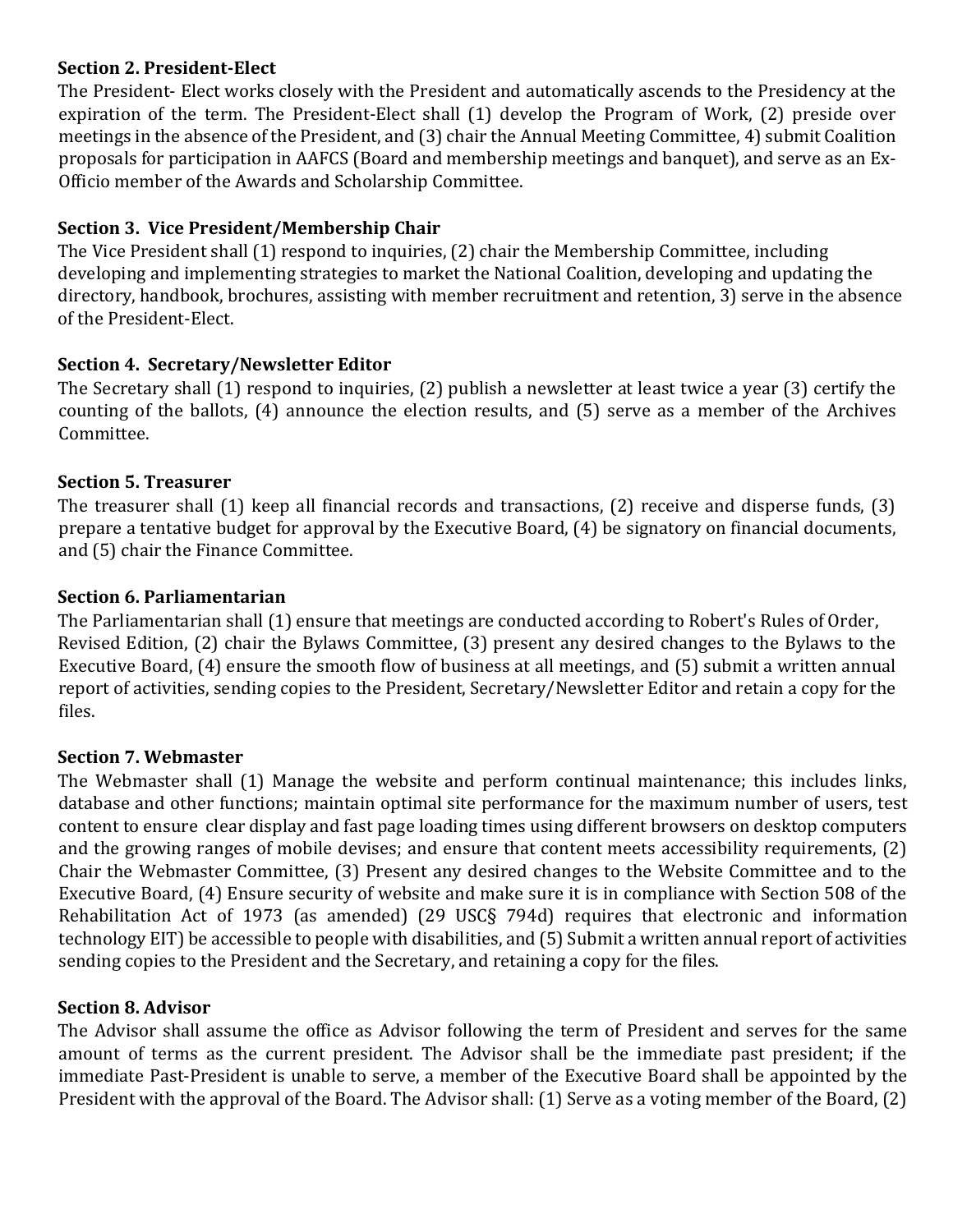Serve in an advisory capacity to the President and the Board, (3) Copy correspondence to the President and President-Elect, and (4) Serve with the President on the Alliance for FCS.

## **ARTICLE VII GOVERNING BODY AND FUNCTIONS**

**Section 1.** The Executive Board shall be composed of the President, President-Elect, Vice President/Membership Chair, Secretary/ Newsletter Editor, Treasurer, Parliamentarian, Advisor, and other appointees, Committee Chairs, Historian and Webmaster. The Executive Board shall act for the body on those matters pertaining to the National Coalition which do not call for majority vote of the membership.

**Section 2.** The Executive Committee shall consist of the officers of the National Coalition. The Executive Committee shall have the authority to act for the Executive Board between meetings.

**Section 3.** The Executive Board shall:

- *a.* Manage the business of the National Coalition and refer to the members at the annual meeting such matters as it deems relevant and as required by the Bylaws.
- *b.* Authorize an audit/review of the financial records of the Coalition at the end of the term of office of the treasurer.
- *c.* Approve the standing committees appointed by the president and approve other committees whose membership is recommended by the president. *d.* Adopt resolutions as needed.
- *e.*Act upon revision of the Bylaws before proposals are presented to the members of the Coalition for adoption.
- *f.* Meet a minimum of one time annually or on call by the President.
- *g.*All outgoing and incoming officers shall attend the annual meeting where records will be passed from old officers to all incoming officers.

**Section 4.** A majority of the voting members of the board present at the time shall constitute a quorum.

**Section 5.** Meetings of the Board may be held by means of telephone conference calls or other technologically assisted options. The Executive Board shall meet before the Annual Business Meeting, and at other times deemed necessary by the Executive Board.

## **ARTICLE VIII STANDING COMMITTEES**

**Section 1.** The Standing Committees of the National Coalition shall be: Archives, Bylaws, Finance, Long Range Planning, Membership, Nominating, Elections, Fellowships and Grants, Website, Awards and Scholarships, Hospitality and Recognition, and Annual Meeting. Other special committees may be appointed as needed by the Executive Board.

The committee chairperson shall (1) preside over the committee, (2) coordinate committee activities, (3) lead the development of the program of work and submit the same to the President-Elect, (4) direct the implementation of the approved program of work, and (5) submit an annual report.

a. **Archives Committee-**Under the direction of the Historian, the Archives Committee shall develop a collections policy and procedure, and (2) collect and maintain records of singular importance to Black participation in family and consumer sciences.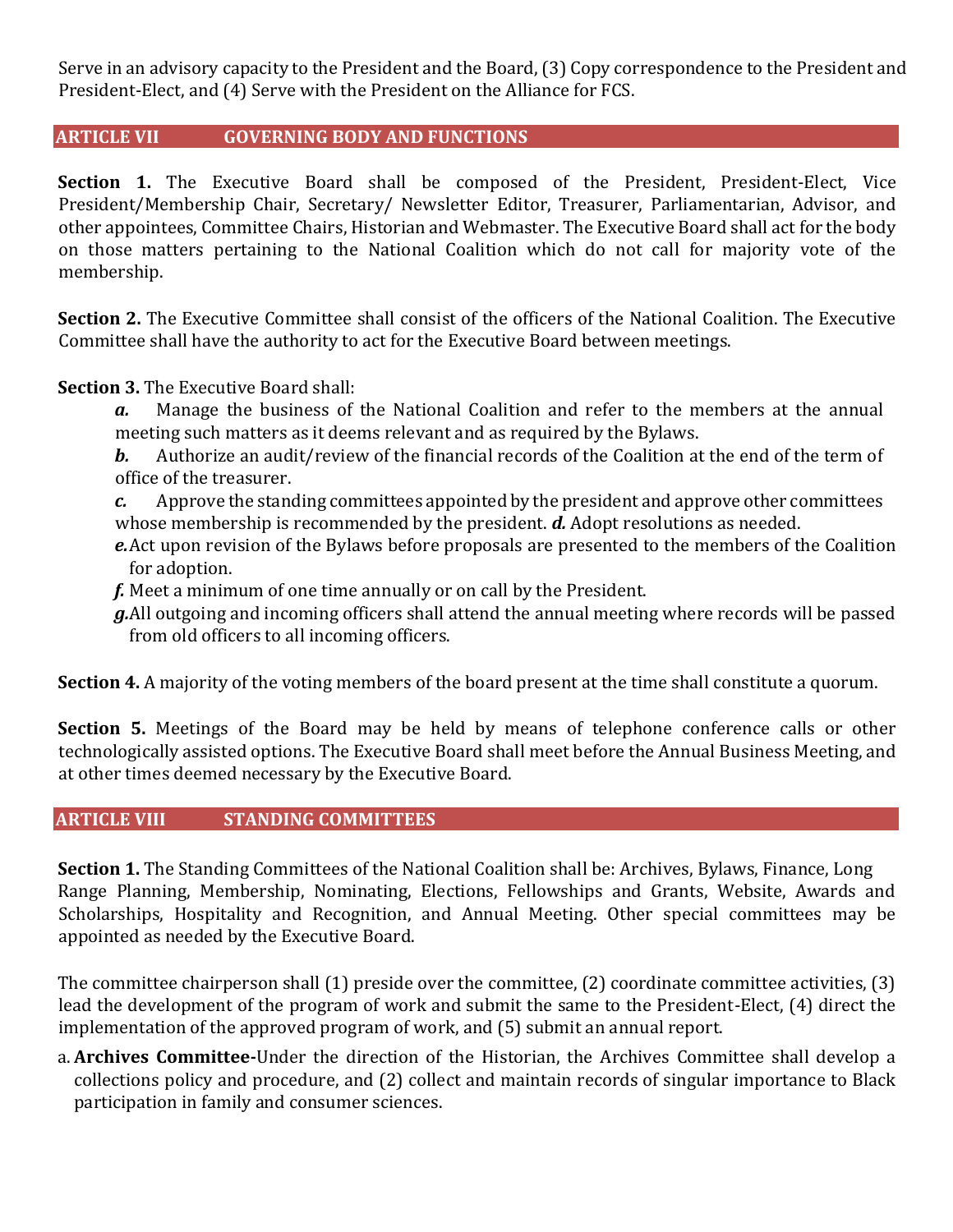- b.**Bylaws Committee-**Under the directions of the Parliamentarian the Bylaws Committee shall (1) review and revise bylaws as needed, (2) make recommendations to the Executive Board, and (3) report proposed amendments at the Annual Business Meeting.
- c. **Finance Committee-**Under the leadership of the Treasurer, the Finance Committee shall consist of the President, President-Elect and shall (1) prepare and submit the budget to the Executive Board for approval, (2) present plans for securing funds to the Executive Board, and (3) recommend dues structures.
- d.**Long Range Planning Committee-**Under the direction of the President, the Long Range Planning Committee shall develop five- year plans for future directions of the National Coalition. The plans shall be presented to the Executive Board for review and approval prior to being presented to the membership at an Annual Business Meeting for review and approval.
- e. **Membership Committee-**The Membership Committee shall (1) keep accurate, updated records on the membership, (2) bring concerns of the membership to the attention of the Executive Board, and (3) publish a biennial membership directory.
- f. **Nominating Committee-**The Nominating Committee shall (1) develop a slate of nominees to stand for election as officers and committee chair persons, (2) make the slate available to the Executive Board and membership at least 45 days prior to the Annual Business Meeting, (3) keep accurate, updated records of terms and tenure on all elected and appointed leaders, and (4) make interim nominations to fill vacancies.
- g. **Elections Committee-** Elections shall be held each year 45 days prior to the Annual Business meeting via email, electronic voting, or other means deemed necessary, and present the officers to the membership at the Annual Business Meeting. The elections committee shall oversee all elections, reporting results to the President and to the membership. It shall maintain records of all elections for one year.
- h.**Fellowship and Grant Committee-**The Fellowship and Grants committee shall (1) act as a clearinghouse for information on fellowships, and grants. For example, the Freda DeKnight, Flemmie Kittrell and Joncier Green Memorial Funds.
- i. **Website Committee-**The Website Committee shall (1) update the website with current information and announce any new information of interest to FCS professionals, and students in a timely manner on a regular basis, (2) disseminate information about the Coalition and the profession of Family & Consumer Sciences, and (3) maintain continuous public access of the website.
- j. **Awards** *and* **Scholarship Committee** The Awards and Scholarship Committee shall develop and provide oversight for the National Coalition's Awards and scholarships, including criteria and guidelines for implementation via nomination or application. It shall canvas the membership to identify those individuals and others to receive the organization's awards, secure the approval of the scholarship and special award recipients to Executive Board, and present the awards and scholarships at the Annual Meeting Recognition Banquet.